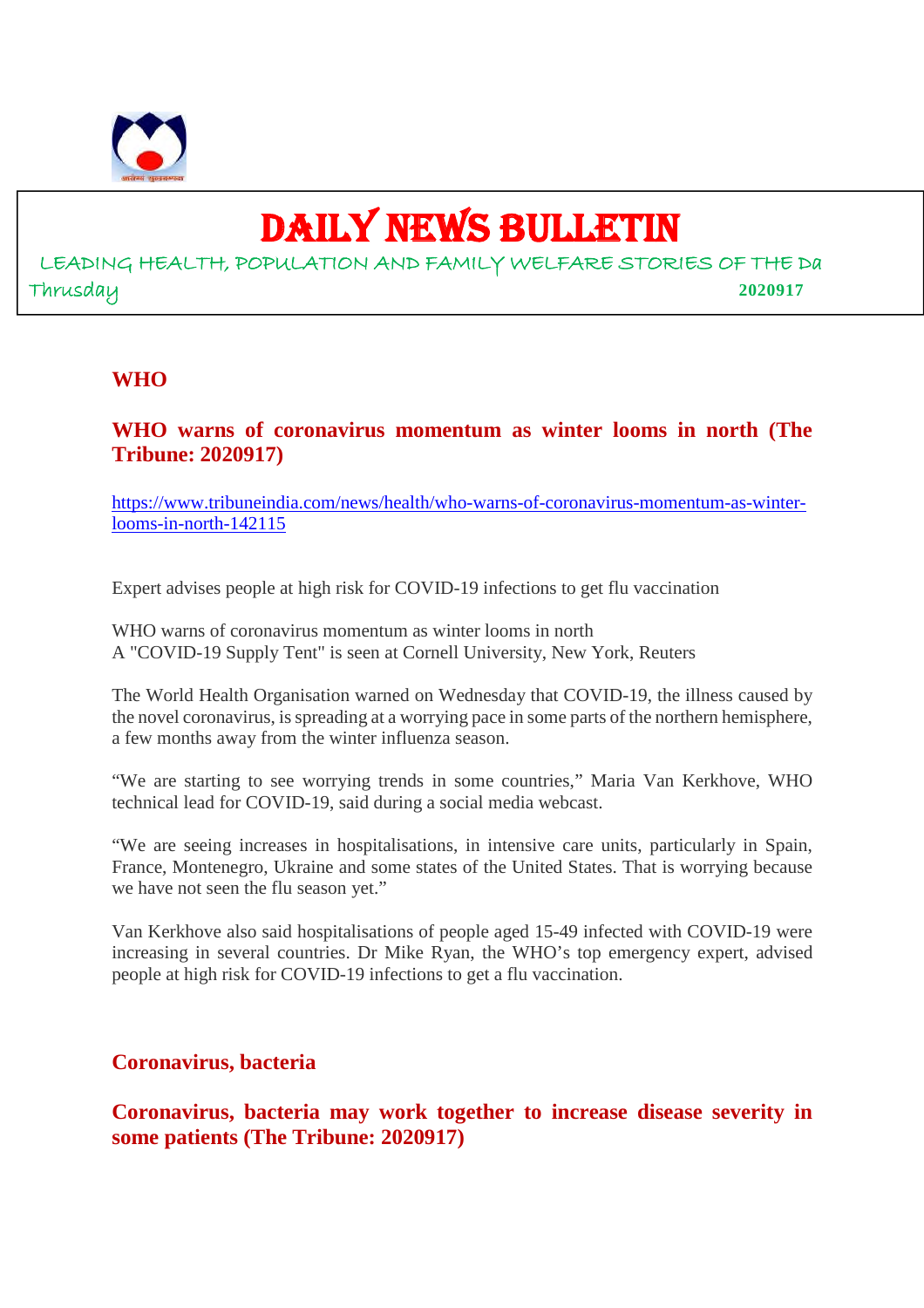https://www.tribuneindia.com/news/health/coronavirus-bacteria-may-work-together-toincrease-disease-severity-in-some-patients-141990

Coronavirus, bacteria may work together to increase disease severity in some patients Photo for representation only.

The severity of COVID-19 in people with obesity and diabetes may be explained by the combined effects of the novel coronavirus and the body's natural community of bacteria -- the microbiota -- working together in the lungs, according to a new study.

The review research, published in the journal eLife, assessed mechanisms linking obesity and diabetes to COVID-19, and suggested that interactions between the novel coronavirus and existing bacterial conditions may explain why people with the co-morbid conditions may often require hospitalisation and ventilation.

"There is rapidly emerging evidence highlighting obesity and type 2 diabetes as key risk factors linked to severity of COVID-19 infections in all ethnic groups, but the detailed underlying connections with these risk factors remain largely unknown," said study co-author Philipp Scherer from the University of Texas Southwestern Medical Center in the US.

"There is a paradox that people with obesity and diabetes are generally known to recover better from lung conditions than others. So, what is it about COVID-19 that makes this group of people more susceptible," Scherer said.

In the research, the scientists revisited the factors and disease pathways that connect obesity and diabetes to the severity of COVID-19 infection.

They found that the mechanisms can be roughly divided into two groups -- those connected with the human cells' ACE2 receptor, and those providing an interaction between COVID-19 and pre-existing bacterial conditions.

The scientists explained that the ACE2 receptor resides on the surface of many cells in the human body, and is involved in regulating blood pressure and the function of blood vessels, and is also used by the virus to enter human cells.

They hypothesised that increased amounts of ACE2 in people with obesity or diabetes makes it easier for the virus to enter cells and increases the viral load -- an important factor in determining disease severity.

Alternatively, the researchers said, an increased shedding of ACE2 in people with obesity causes it to move to the lungs, where the virus could use it.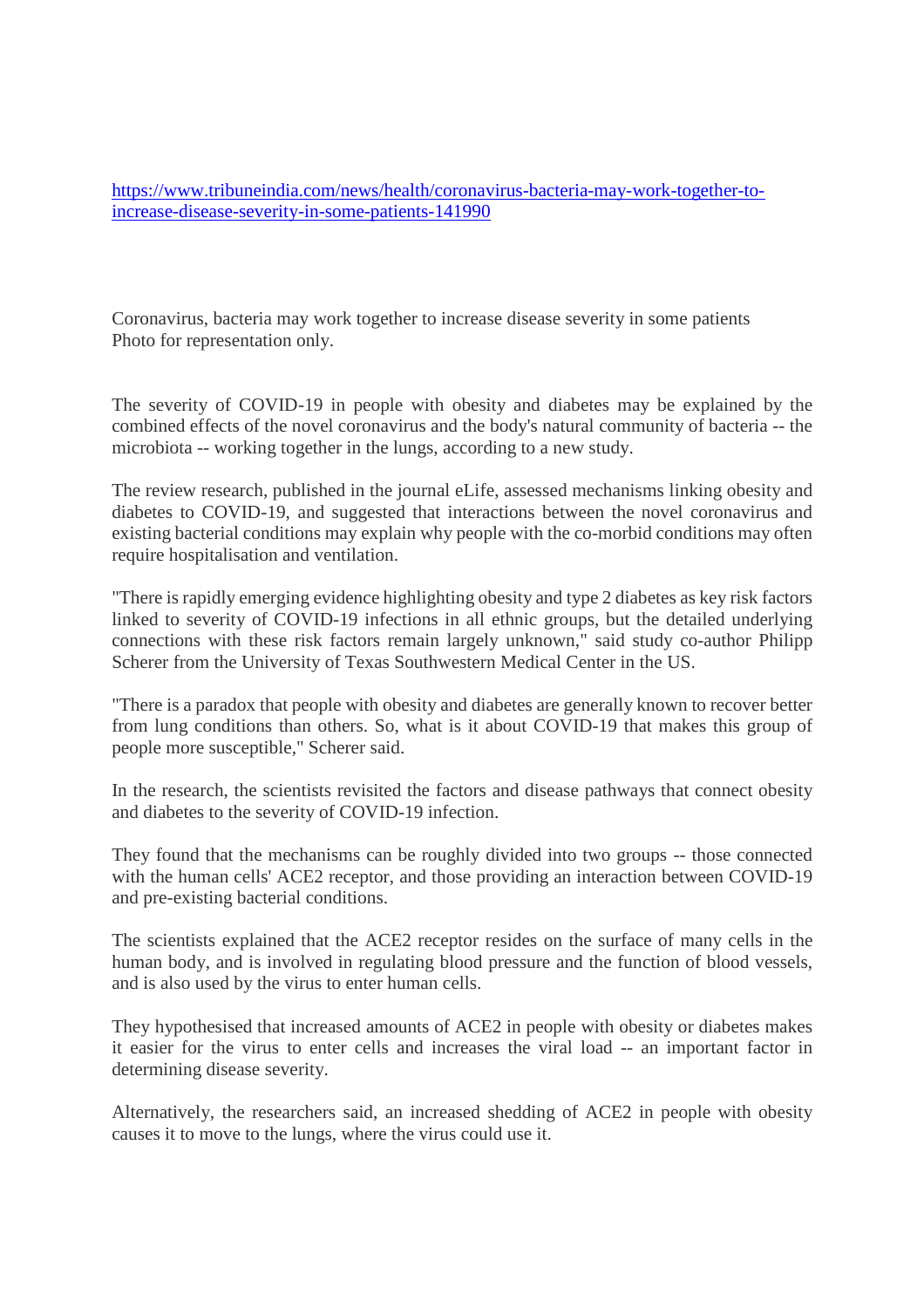They believe the body's own microbiota may also be influential in the progression of lung diseases.

According to the scientists, humans carry more than 100 trillion bacteria in the body - outnumbering the number of our own cells.

They said people with obesity and diabetes are thought to suffer from a body-wide dissemination of bacteria and the substances they produce, which in turn causes low-level continuous inflammation in different tissues.

The scientists are currently assessing how host bacteria might influence COVID-19 severity.

They said one potential culprit could be the lipopolysaccharide (LPS) molecules that bacteria produce, which they said can cooperate with other coronaviruses to induce respiratory distress in pigs.

They noted in the study that the LPS molecules may likely join forces with COVID-19 in humans and trigger a chain of events that causes healthy tissue to transform into scarred tissue.

"While all of these potential mechanisms can contribute to the severity of COVID-19, we believe that one of them plays the predominant role, and that this must be present not only in obese and diabetic patients, but also in other groups of increased risk in COVID-19," Scherer explained.

The scientists said a combined deficiency in ACE2 caused by COVID-19, together with obesity or diabetes, may lead to impaired gut barrier function, allowing bacteria and their toxins to leak into the circulation.

They believe these bacteria and toxins may be working with the virus in the lungs to cause more severe injury than either would do alone.

"Our theory is supported by experiments showing that the combination of bacterial and viral infection can lead to a 'cytokine storm' -- an extreme inflammatory reaction -- which is a hallmark of COVID-19," Scherer said.

"Moreover, the involvement of viral-bacterial interactions can also explain the increased risk of severe COVID-19 seen in older people, those with heart disease and in some ethnic groups," he added. PTI

# **Covid-19: What you need to know today**

# **Covid-19: What you need to know today (Hindustan Times: 2020917)**

https://epaper.hindustantimes.com/Home/ArticleView

How seriously does one take Dr Li-Meng Yan? And how seriously does one take the paper Unusual Features of the Sars-CoV2 GenomeSuggesting Sophisticated Laboratory Modification Rather Than Natural Evolution and Delineation of its Probable Synthetic Route, published by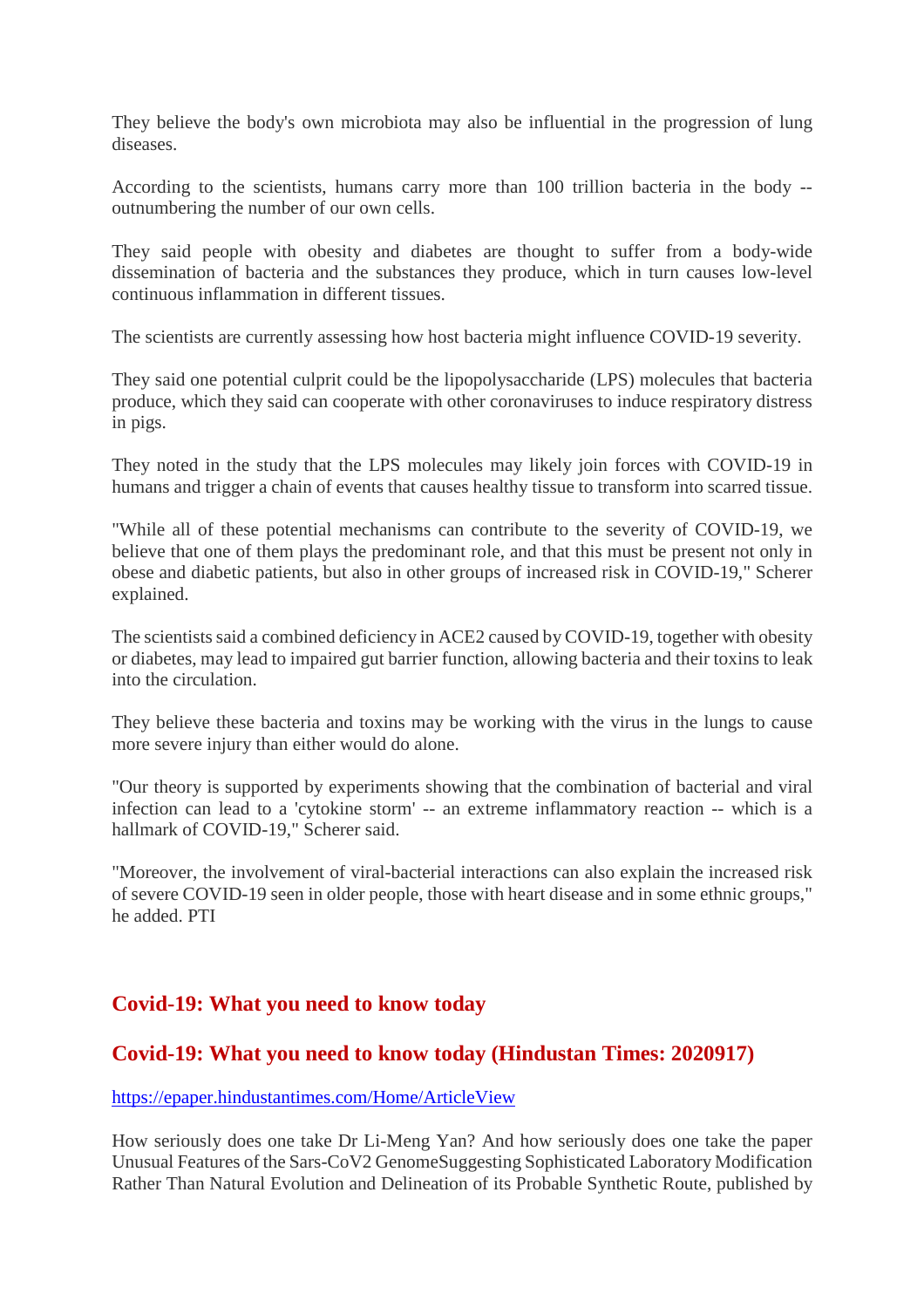her and co-authors, under the aegis of the Rule of Law Society and the Rule of Law Foundation, New York, on September 14? As the title suggests, the paper claims the coronavirus was manmade, in a laboratory.

The paper was uploaded on open-source research repository Zenodo, run by CERN, and was reported by Hindustan Times on Wednesday (bit.ly/33uFyy4). It wasn't as widely reported as Dr Yan's comments in Loose Women, a segment of a TV show hosted by a UK TV channel, on which she pretty much said the same thing, albeit without any of the scientific arguments - - unsubstantiated ones -- presented in the paper.

Here's what that paper claimed:

One, ZC45, a bat virus, or a closely related variant or mutant, bears a striking similarity with Sars-CoV2, as shown by genome sequencing, with a 94%-100% similarity of key viral proteins.

The spike protein of Sars-CoV2 is essentially a trimer (essentially three parts) each of which has an S1 and S2 part with a furin cleavage site at the boundary between the two. Other research has already established that the human cellular enzyme furin cleaves, or breaks, the S1 and S2 unit at the cleavage site, and that the S1 unit then attaches to the ACE receptor, another protein found on the surface of most human cells. This binding then facilitates the entry of the viral protein into human cells. The virus' ability to bind with the receptor, and the presence of the cleavage site that responds to a cannon human enzyme, are the reasons Covid-19 is as infective as it is.

Both the furin cleavage site, and the binding ability of the spike protein with the ACE2 receptor aren't natural, the paper argued.

In their preface to this scientific hypothesis, the authors also claim that the process of creating such a virus in a laboratory could take only six months. They ask for further research and investigation into the origin of the virus. Even if their hypothesis is subsequently proven erroneous, this is a recommendation that no can argue with — the origin of the virus needs to be investigated, not so much to assign blame (although there will be some that too), but to prepare for the next virus and the next pandemic.

Dr Yan, currently in the US, where she fled to in late April, is a virologist who used to work at the University of Hong Kong School of Public Health, and who has for long claimed that China knew of the virus and the fact that human-to-human transmission of the infection was happening, long before it let on. Her claims on the virus being man-made are more recent.

Interestingly, a March paper in Nature titled The Proximal Origin of Sars-Cov2, authored by Kristian G Andersen of California's Scripps Research Institute, argued, again picking on the same two distinctive features of Sars-CoV2, that the virus was natural. The viral protein showed a high "affinity" to bind with the receptor, they said, but this interaction wasn't "ideal" or "optimal". In plain English this meant that if anyone had set out to engineer the virus, they would have picked the "ideal" binding relation, not just another optimal one. The paper also said that there were other coronaviruses that had similar "cleavage sites" and that this wasn't unique to Sars-CoV2.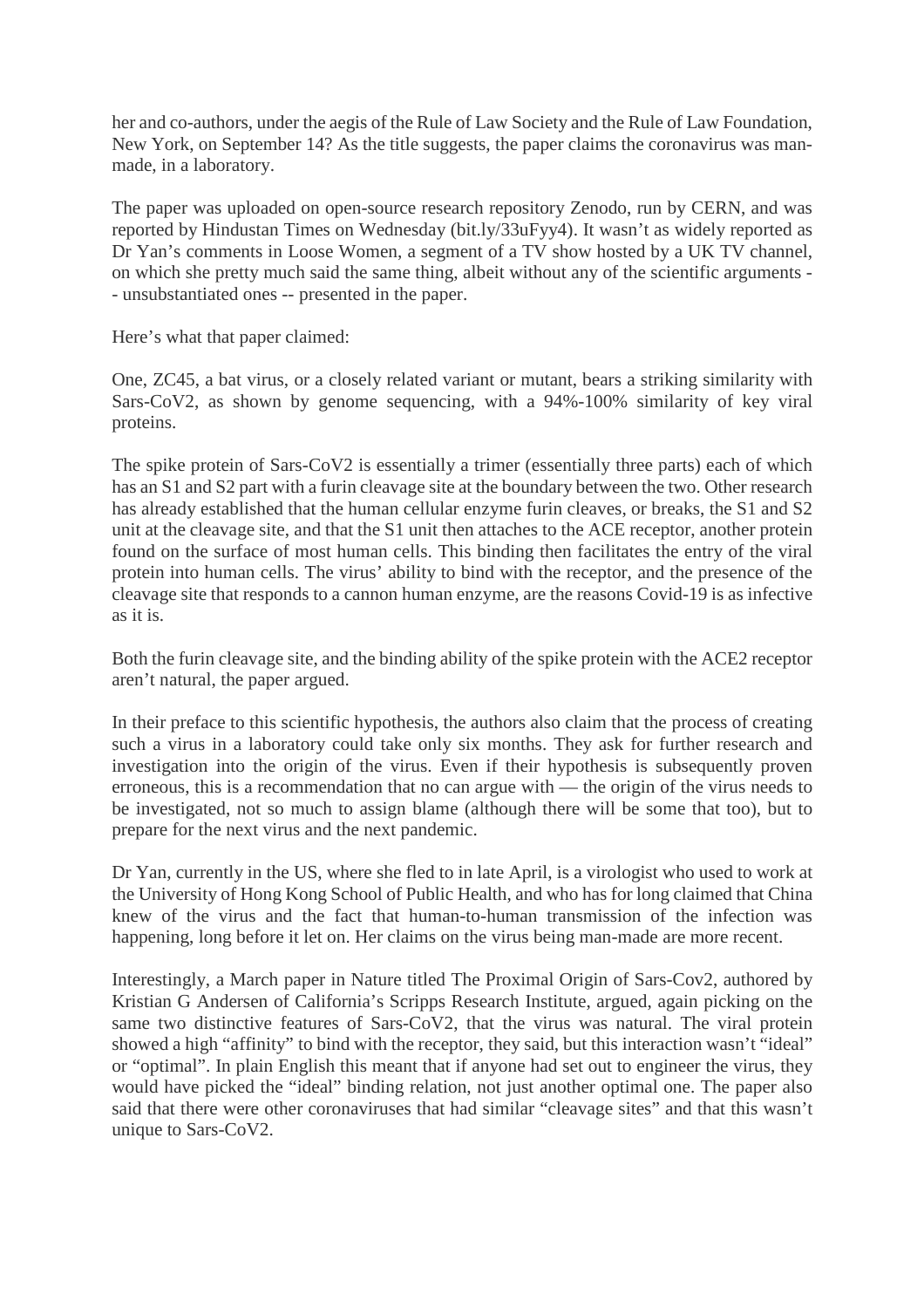However, the two papers differ in one significant aspect. The one published in Nature said "the genetic data irrefutably show that Sars-CoV2 is not derived from any previously used virus backbone". Dr Yan's said (again, without substantiation that) a " genomic sequence analysis reveals that ZC45, or a closely related bat coronavirus, should be the backbone used for the creation of Sars-CoV2".

Dr Yan's claims are also being seen through a political lens, with scientists in the US pointing out that the two non-profits that published the paper were linked to Steve Bannon, former Trump adviser and former executive chairman of the far-right Breitbart News, casting aspersions on the study's findings.

Clearly, only further research and investigation can shed light on the origin of the virus which has thus far infected 29,927,685 and killed 942,564 around the world. India ended Wednesday with 5,115,846 cases and 83,230 deaths.

But as Vivek Wadhwa, a columnist for this paper, a top technology thinker, and distinguished fellow at Harvard Law School's Labor and Worklife Program, said in a recent article in Foreign Policy: "If genetic engineering wasn't behind this pandemic, it could very well unleash the next one." That's because, "genetic engineering — with all its potential for good and bad — has become democratised", Wadhwa wrote.

"Thanks to a technological revolution in genetic engineering, all the tools needed to create a virus have become so cheap, simple, and readily available that any rogue scientist or collegeage biohacker can use them."

# **Oxford COVID-19 vaccine**

# **Serum Institute gets DCGI nod to resume clinical trial of Oxford COVID-19 vaccine (The Hindu: 2020917)**

https://www.thehindu.com/sci-tech/health/serum-institute-gets-dcgi-nod-to-resume-clinicaltrial-of-oxford-covid-19-vaccine/article32617410.ece

82,961 COVID-19 patients were cured and discharged in the last 24 hours The Drugs Controller General of India (DCGI) has now allowed Serum Institute of India (SII) to resume the previously paused clinical trial of the Oxford COVID-19 vaccine in the country, confirmed a senior Health Ministry official.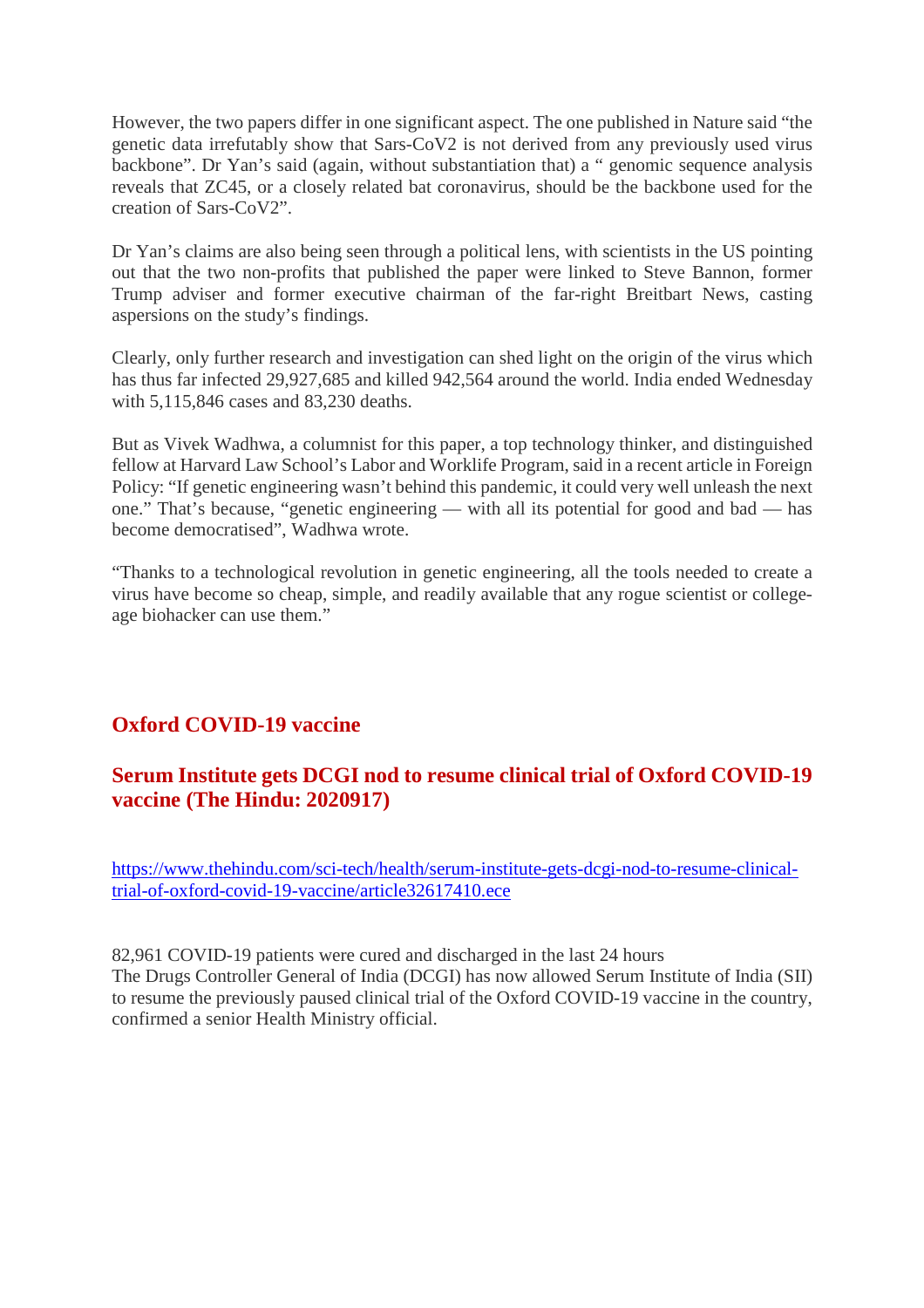# **Coronavirus**

# **Coronavirus | dining out raises risk of infection, reports U.S. study (The Hindu: 2020917)**

https://www.thehindu.com/sci-tech/health/dining-out-raises-risk-of-infection-reports-usstudy/article32593014.ece

Positive adults were twice as likely to report eating out 14 days prior to getting infection Restaurant and pub exposure were cited as important risk factors associated with SARS-CoV-2 infection, according to an analysis by the U.S. Centres for Disease Control and Prevention (U.S.CDC).

#### **Coronavirus (The Times of India: 2020917)**

https://timesofindia.indiatimes.com/india/coronavirus-live-updates-india-cases-cross-5 million-recoveries-highest/liveblog/78157924.cms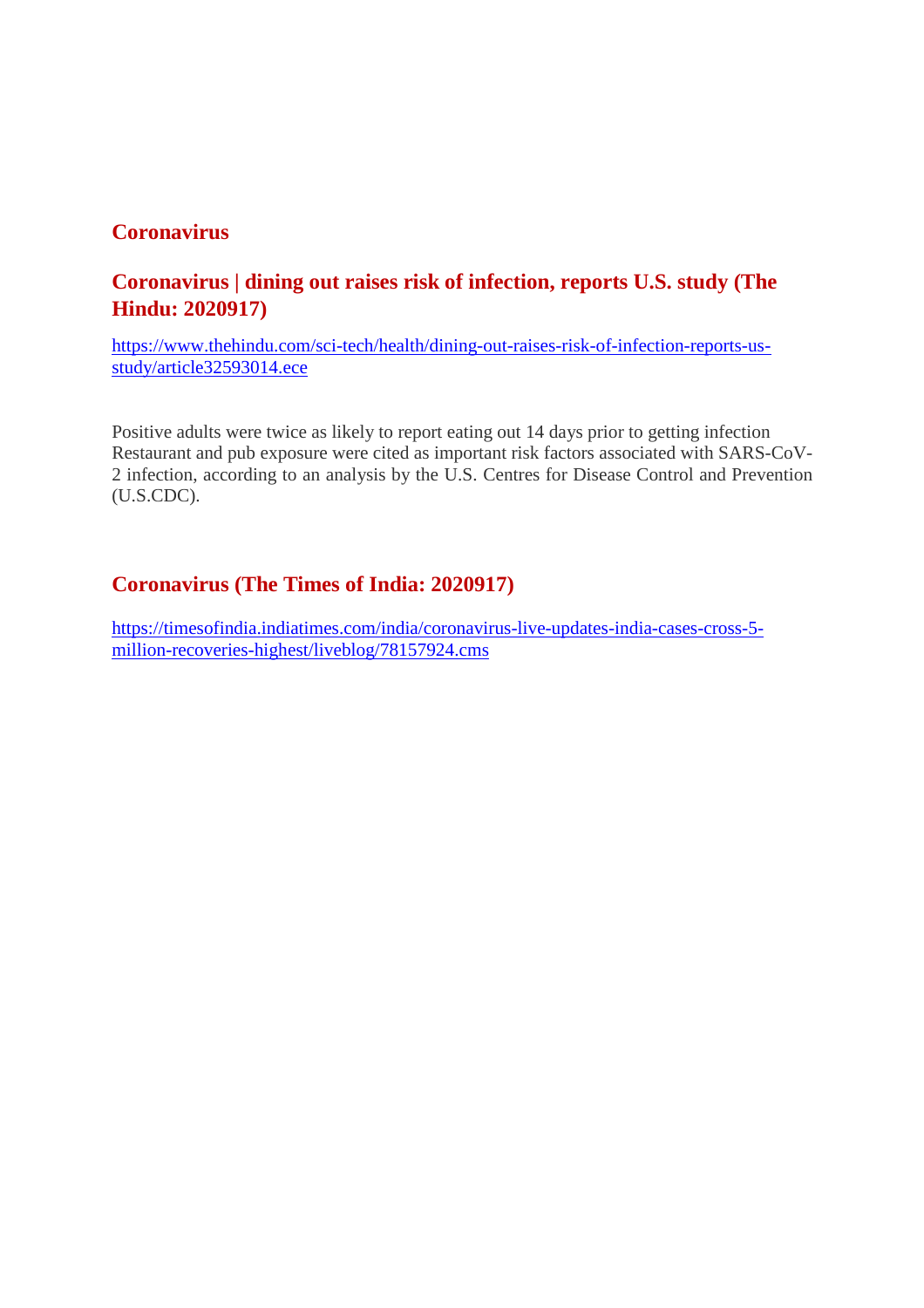

**INDIA UPDATE** 

- India registers spike of 97,894 new cases & 1,132 deaths in last 24 hours
- One in three Delhiites has Covid antibodies, reveals latest sero survey
- Over 3 lakh Indian workers returned to India under Vande Bharat Mission: Govt
- Union minister Nitin Gadkari tests positive for Covid-19
- Kerala allows migrant workers who are Covid positive but asymptomatic to work in exclusive areas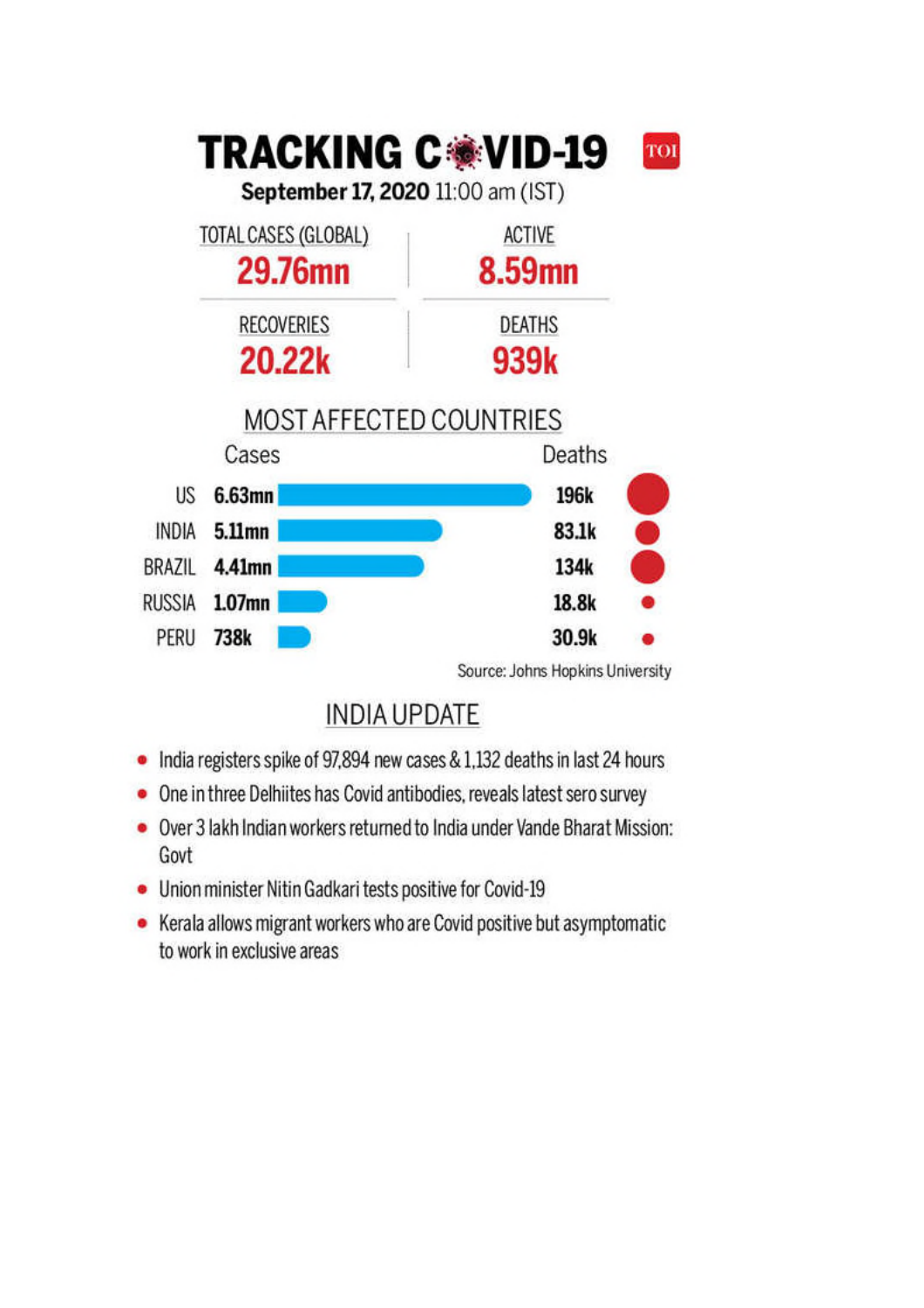# **Hypertension**

# **Hypertension most common comorbidity among Covid patients: AIIMS doctor (New Kerala: 2020917)**

#### https://www.newkerala.com/news/2020/164923.htm

The All India Institute of Medical Sciences (AIIMS), Delhi, recorded underlying health conditions or comorbidities in 98.5 per cent of coronavirus patients admitted to the hospital for treatment in September with hypertension being the most common form.

There is a grave interlink between comorbidities and coronavirus infection. Patients with hypertension, diabetes, coronary heart disease, chronic obstructive lung, carcinoma or chronic kidney disease have higher chance of succumbing to the disease, according to public health experts.

According to Animesh Ray, Assistant Professor in the Department of Medicine at AIIMS, "In September, 137 patients were admitted to AIIMS, and comorbidities were present in 98.5 per cent of them. There was presence of comorbidities in almost all the patients, barring two."

Ray said that hypertension was the most common form of ailment in the patients, followed by diabetes and malignancy.

"One in four patients had multiple comorbidities. Out of 137, 128 were discharged while nine succumbed to the dusease, out of which six were asymptomatic or had mild infection, while three were severely ill," Ray said during the AIIMS National Combined Grand Rounds on Covid-19.

Hypertension is defined as blood pressure above 140/90, and is considered severe if the pressure is above 180/120. High blood pressure often has no symptoms. Over time, if untreated, it can cause health conditions, such as heart disease and stroke.

AIIMS Director Randeep Guleria, who is also the part of a core team monitoring the pandemic, also said that comorbidities not only lead to a poor prognosis in terms of morbidity and mortality, but sometimes they also get aggravated because of underline Covid-19.

"Diabetes has emerged as an important comorbidity. It can lead to poor prognosis in terms of morbidity and mortality, especially where diabetes is not well-controlled. It has been well said that a collision of two pandemics -- Covid-19 pandemic and diabetes pandemic -- has led to worse outcomes in these patients."

Guleria added that there is a bi-directional flow as far as diabetes and Covid-19 is concerned. Individuals who have diabetes have more severe Covid-19 infection.

"There are some data which suggest that it may aggravate to lead to the development of Type-1 diabetes. Anyone who has diabetes, infection control becomes an issue for him/her."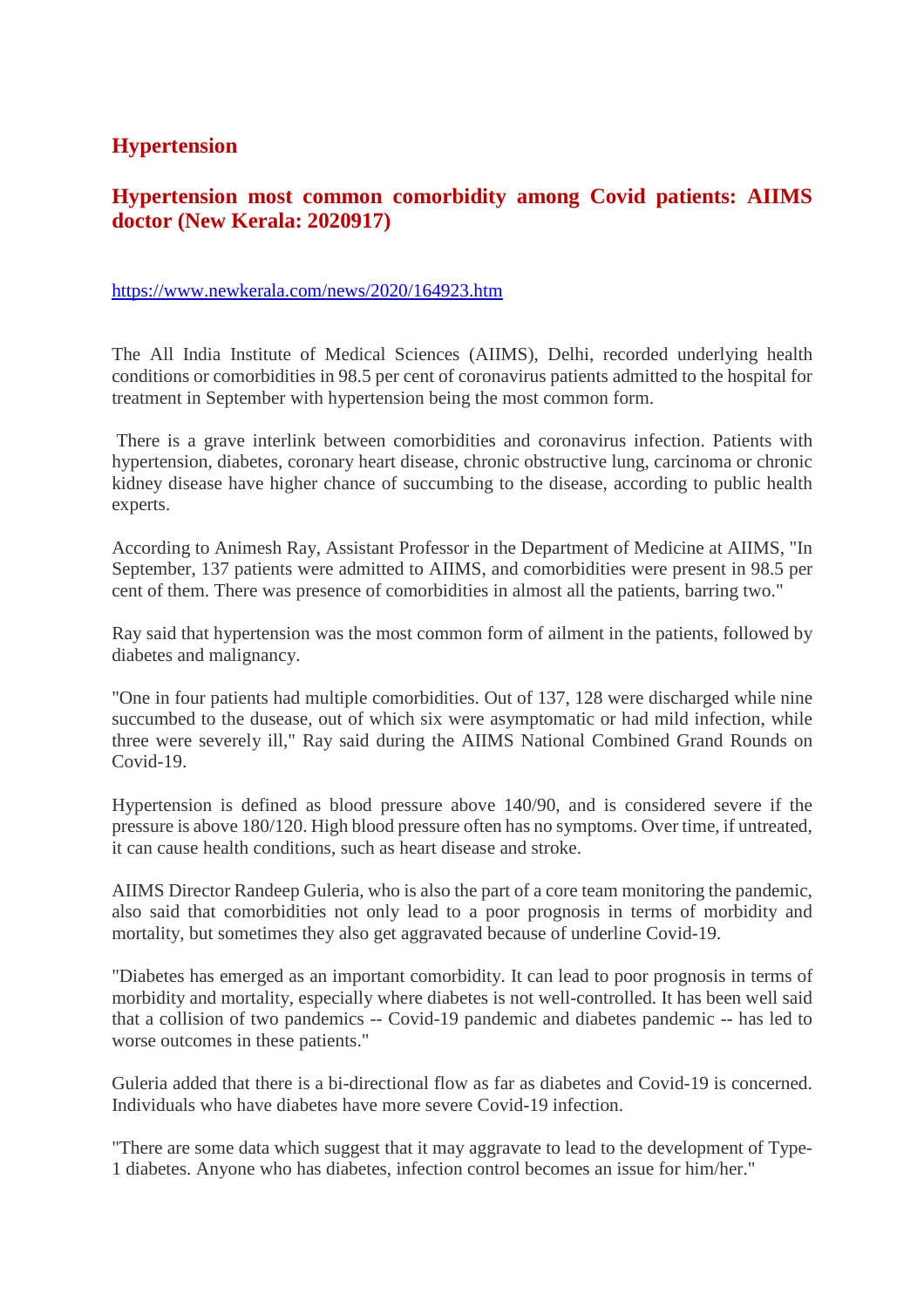# **Regenerative medicine**

# **Study focuses on new discovery in regenerative medicine (New Kerala: 2020917)**

https://www.newkerala.com/news/2020/164906.htm

An international collaboration involving Monash University and Duke-NUS researchers have made an unexpected world-first stem cell discovery that may lead to new treatments for placenta complications during pregnancy.

While it is widely known that adult skin cells can be reprogrammed into cells similar to human embryonic stem cells that can then be used to develop tissue from human organs -- known as induced pluripotent stem cells (iPSCs) -- the same process could not create placenta tissue.

iPSCs opened up the potential for personalised cell therapies and new opportunities for regenerative medicine, safe drug testing, and toxicity assessments, however little was known about exactly how they were made.

An international team led by ARC Future Fellow Professor Jose Polo from Monash University's Biomedicine Discovery Institute and the Australian Research Medicine Institute, together with Assistant Professor Owen Rackham from Duke-NUS in Singapore, examined the molecular changes the adult skin cells went through to become iPSCs. It was during the study of this process that they discovered a new way to create induced trophoblast stem cells (iTSCs) that can be used to make placenta cells.

This exciting discovery, also involving the expertise of three first authors, Dr Xiaodong Liu, Dr John Ouyang and Dr Fernando Rossello, will enable further research into new treatments for placenta complications and the measurement of drug toxicity to placenta cells, which has implications during pregnancy.

"This is really important because iPSCs cannot give rise to placenta, thus all the advances in disease modelling and cell therapy that iPSCs have brought about did not translate to the placenta," Professor Polo said.

"When I started my PhD five years ago our goal was to understand the nuts and bolts of how iPSCs are made, however along the way we also discovered how to make iTSCs," said Dr Liu.

"This discovery will provide the capacity to model human placenta in vitro and enable a pathway to future cell therapies," commented Dr Ouyang.

"This study demonstrates how by successfully combining both cutting edge experimental and computational tools, basic science leads to unexpected discoveries that can be transformative," Professor Rackham said.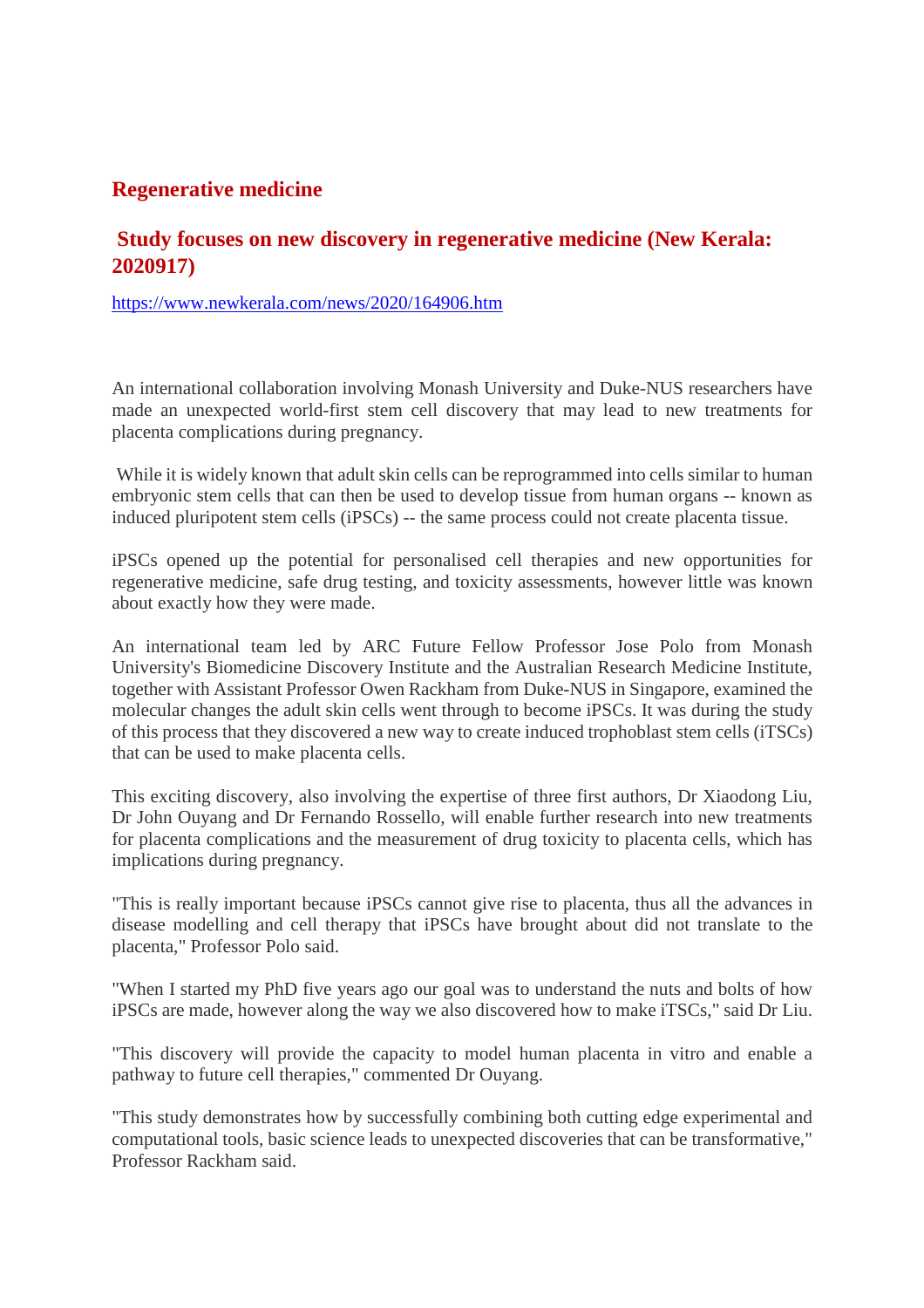Professors Polo and Rackham said many other groups from Australian and international universities contributed to the study over the years, making it a truly international endeavour.

#### **Dementia**

#### **PTSD may double risk of dementia: Study (New Kerala: 2020917)**

https://www.newkerala.com/news/2020/164917.htm

People who have experienced post-traumatic stress disorder (PTSD) are up to twice as likely to develop dementia later in life, warn researchers.

For the study, published in the British Journal of Psychiatry, the researchers analysed findings from 13 studies conducted on four continents on PTSD and dementia risk.

"Our study provides important new evidence of how traumatic experiences can impact brain health, and how the long-term effects of trauma may impact the brain in many ways increasing vulnerability to cognitive decline and dementia," said study author Vasiliki Orgeta from the University College London (UCL) in the UK.

The research team included data from a total of 1,693,678 people, investigating whether a PTSD diagnosis was associated with increased risk of dementia up to 17 years later.

By pooling data from eight of the studies, the researchers found that people with PTSD faced a 61 per cent higher risk of dementia.

Analysing data from two studies that used different methods, they found that PTSD was associated with double the odds of developing dementia.

The researchers say the risk could be higher than the studies suggest, as PTSD also increases the likelihood of developing other known dementia risk factors, such as depression, social isolation, or elevated alcohol intake.

Most of the studies adjusted for some of these factors, so the overall findings might underestimate the true cost of PTSD.

It remains unclear how PTSD raises dementia risk, but the researchers say it may be related to hypervigilance and recurrent re-experiencing of trauma, contributing to threat and stressrelated activity in the brain, while withdrawal from social life may reduce cognitive reserve and resilience.

"Our findings add to a growing body of evidence that dementia can sometimes be prevented by addressing risk factors throughout an individual's life course," said study author Mia Maria Gunak from UCL.

"Here we have identified an additional group of people who face an elevated risk of dementia, who may benefit from further mental health support," Maria added.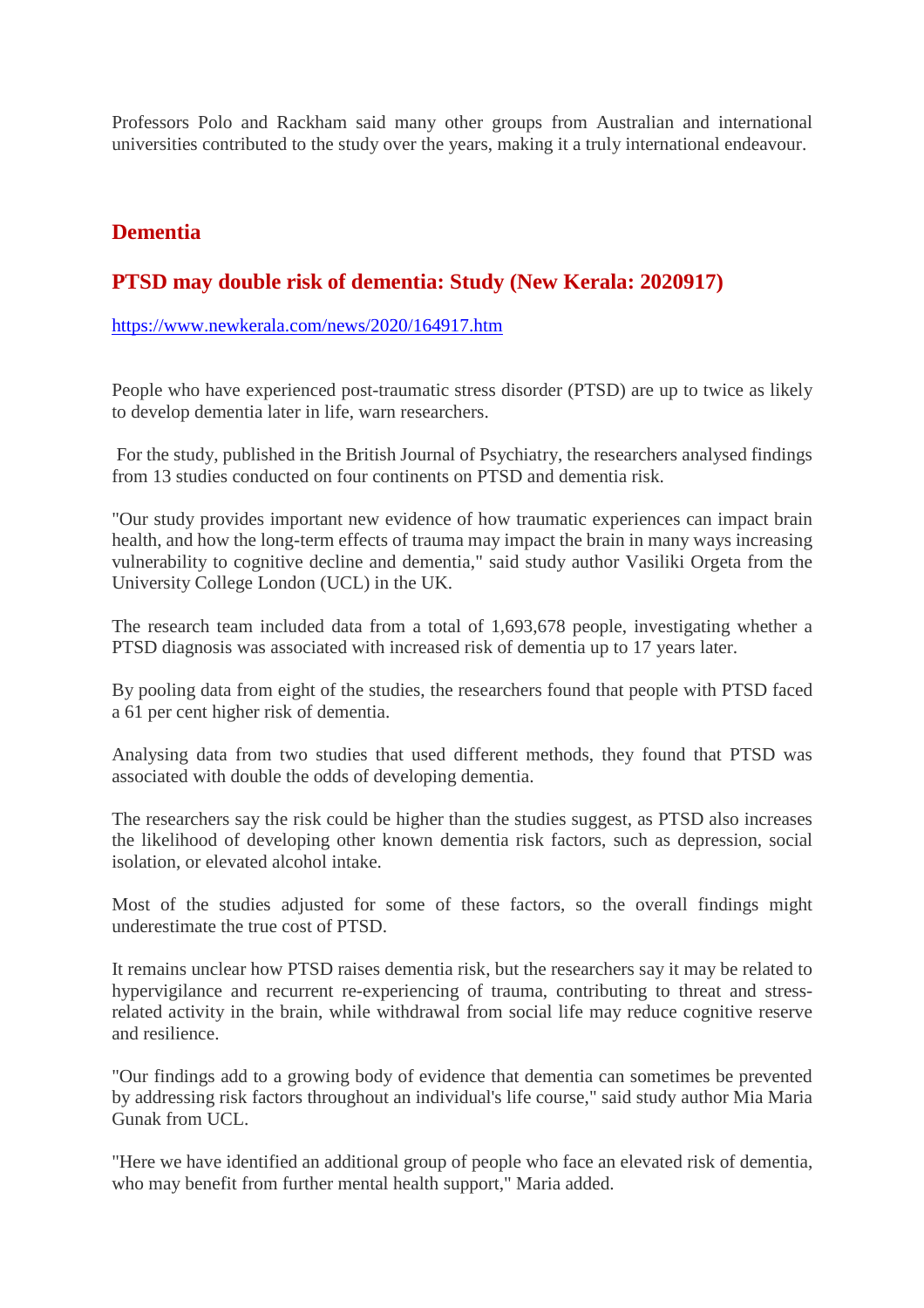# **Mental health**

# **Effective way to increase capacity for mental health (New Kerala: 2020917)**

As anxiety and depression rise during the pandemic, primary care clinics, especially in rural areas, are facing increased patient needs.

A way to address this is to bolster healthcare providers' ability to diagnose and treat patients with common mental health disorders.

Researchers at UW Medicine found that primary-care physicians and rural clinic staff felt more skilled in delivering mental health care if they used a model known as collaborative care.

The results were published on September 14 in the Annals of Family Medicine and added to the evidence supporting collaborative care's effectiveness.

In the model, primary-care physicians retain primary responsibility to treat behavioural health disorders with the support of two team members a care manager and a consulting psychiatrist. Consulting psychiatrists provide recommendations on patient care through weekly caseload reviews conducted online.

"We found that primary-care doctors involved in this collaboration got better at diagnosing, prescribing, and working as a team," said lead author Dr Morhaf Al Achkar, associate professor of family medicine at the University of Washington School of Medicine.

In the qualitative study, researchers interviewed 17 clinical, support, and administrative staff at three rural clinics in Washington state. All interviewees said the consultations improved their competence to identify and treat psychiatric disorders.

Researchers concluded that weekly systematic case reviews using telepsychiatry consultation functioned both as a model for patient care and as a workforce training and development strategy.

The study was conducted by Rural PREP (Collaborative for Rural Primary care Research, Education and Practice), a UW School of Medicine-led collaboration funded by the U.S. Health Resources and Services Administration to improve training of rural primary-care professionals.

"The learning was bi-directional," said Al Achkar. Primary-care doctors learned how to better work with patients.

Care managers learned to appreciate how medical issues affect mental health and how to diagnose and assess mental health issues. Consulting psychiatrists learned how to coach a primary-care team.

Al Achkar said clinic staff know the community and share that knowledge to help the consulting psychiatrists. And, he said, clinic staff learned to treat mental health as a chronic disease like hypertension and diabetes.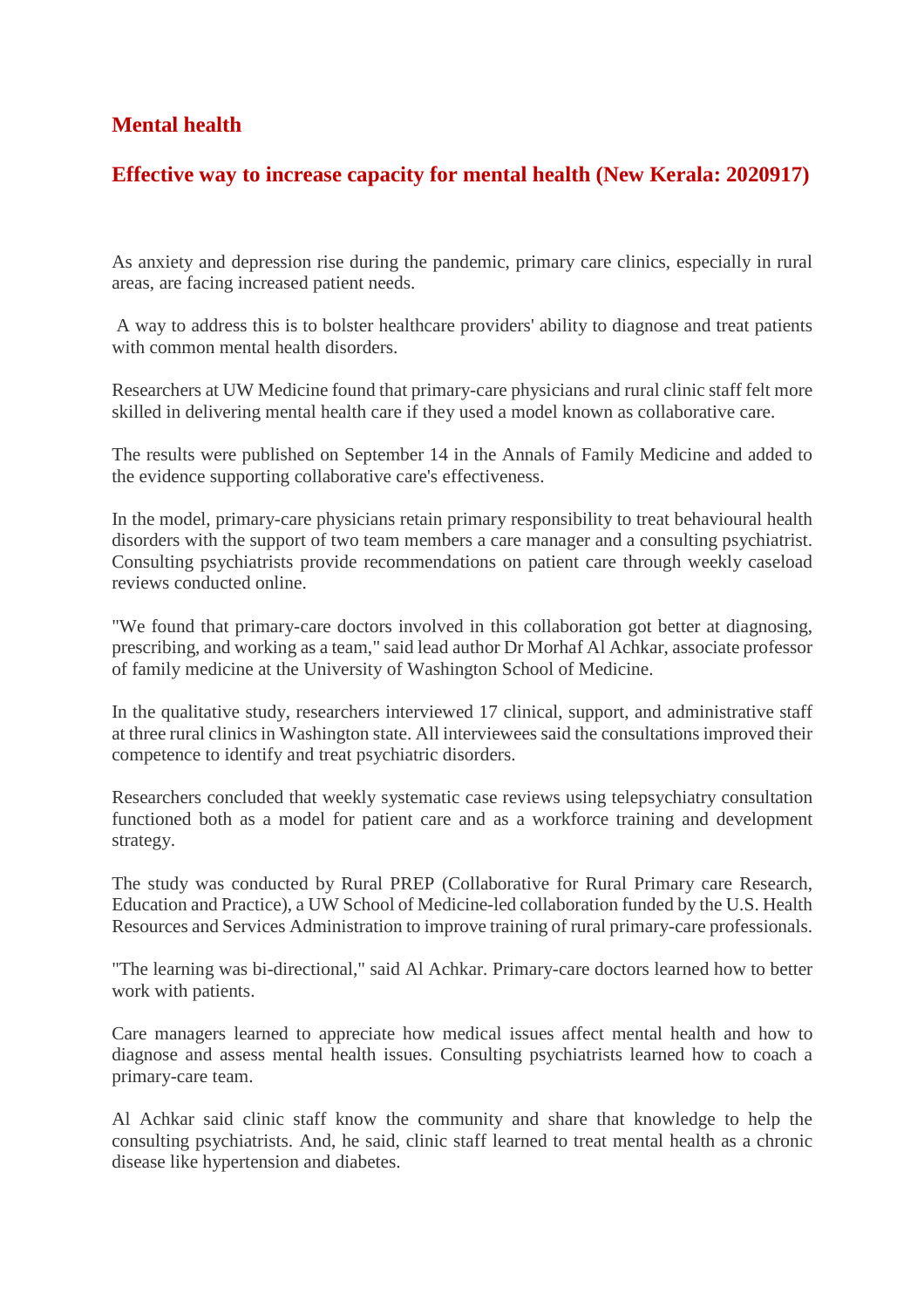Collaborative care was developed at the UW School of Medicine. It employs principles of effective chronic illness care Focus on defined patient populations, track these patients in a registry, and measure their progress.

The model was pioneered by the late Dr Wayne Katon, former vice chair of Psychiatry and Behavioral Sciences, who saw a link between depression and physical health. The model has been widely disseminated throughout the United States by the Advancing Integrated Mental Health Solutions (AIMS) Center at the Department of Psychiatry and Behavioral Sciences.

More than 80 clinical trials support the effectiveness of collaborative care in treating behavioural health disorders in primary care and Medicare billing codes and policies in many states support its implementation.

Based on the findings of the recent study, researchers said the additional benefit of increasing the skills of the primary-care workforce should be considered as healthcare organisations consider costs and benefits of implementing collaborative care.

#### **Immunological diseases**

# **Study connects hormones to lifetime risk for immunological diseases (New Kerala: 2020917)**

https://www.newkerala.com/news/2020/164488.htm

Differences in biological sex can dictate lifelong disease patterns, says a new study by Michigan State University researchers that links connections between specific hormones present before and after birth with immune response and lifelong immunological disease development.

Published in the most recent edition of the Proceedings of the National Academy of Sciences, the study answers questions about why females are at increased risk for common diseases that involve or target the immune system like asthma, allergies, migraines and irritable bowel syndrome (IBS).

The findings by Adam Moeser, Emily Mackey and Cynthia Jordan also open the door for new therapies and preventatives.

"This research shows that it's our perinatal hormones, not our adult sex hormones, that have a greater influence on our risk of developing mast cell-associated disorders throughout the lifespan," said Moeser, Matilda R. Wilson Endowed Chair, a professor in the Department of Large Animal Clinical Sciences and the study's principle investigator.

"A better understanding of how perinatal sex hormones shape lifelong mast cell activity could lead to sex-specific preventatives and therapies for mast cell-associated diseases," added Moeser.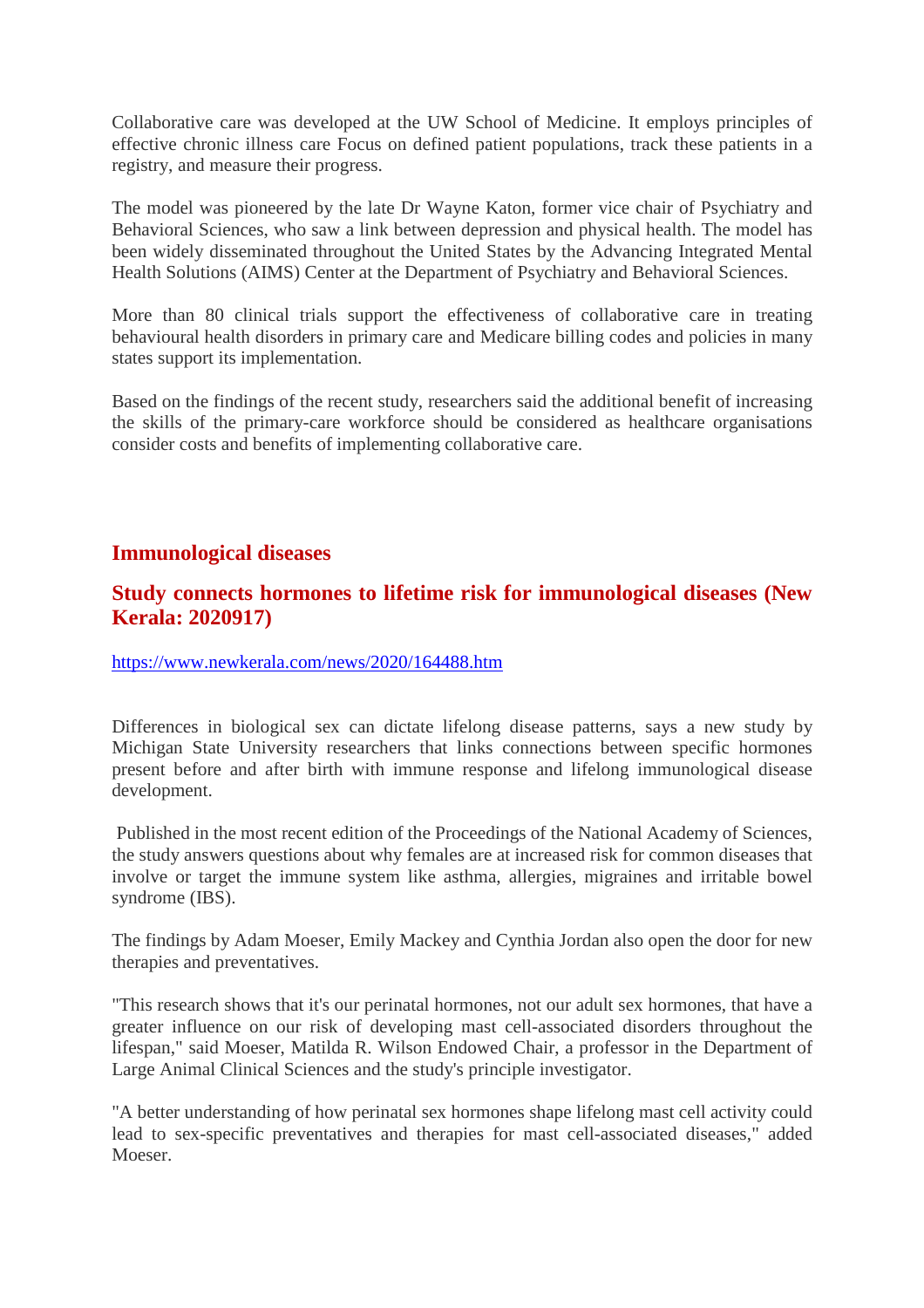Mast cells are white blood cells that play beneficial roles in the body. They orchestrate the first line of defence against infections and toxin exposure and play an important role in wound healing, according to the study, 'Perinatal Androgens Organize Sex Differences in Mast Cells and Attenuate Anaphylaxis Severity into Adulthood.'

However, when mast cells become overreactive, they can initiate chronic inflammatory diseases and in certain cases, death. Moeser's prior research linked psychological stress to a specific mast cell receptor and overreactive immune responses.

Moeser also previously discovered sex differences in mast cells. Female mast cells store and release more inflammatory substances like proteases, histamine and serotonin, compared with males.

Thus, female mast cells are more likely than male mast cells to kick-start aggressive immune responses. While this may offer females the upper hand in surviving infections, it also can put females at higher risk for inflammatory and autoimmune diseases.

"IBS is an example of this. While approximately 25 per cent of the US population is affected by IBS, women are up to four times more likely to develop this disease than men," said Mackey, whose doctoral research is part of this new publication.

Moeser, Mackey and Jordan's latest research explains why these sex-biased disease patterns are observed in both adults and prepubertal children. They found that lower levels of serum histamine and less-severe anaphylactic responses occur in males because of their naturally higher levels of perinatal androgens, which are specific sex hormones present shortly before and after birth.

"Mast cells are created from stem cells in our bone marrow. High levels of perinatal androgens program the mast cell stem cells to house and release lower levels of inflammatory substances, resulting in a significantly reduced severity of anaphylactic responses in male newborns and adults," Moeser said.

"We then confirmed that the androgens played a role by studying males who lack functional androgen receptors," said Jordan, professor of Neuroscience and an expert in the biology of sex differences.

While high perinatal androgen levels are specific to males, the researchers found that while in utero, females exposed to male levels of perinatal androgens develop mast cells that behave more like those of males.

"For these females, exposure to the perinatal androgens reduced their histamine levels and they also exhibited less-severe anaphylactic responses as adults," said Mackey, who is currently a veterinary medical student at North Carolina State University.

In addition to paving the way for improved and potentially novel therapies for sex-biased immunological and other diseases, future research based will help researchers understand how physiological and environmental factors that occur early in life can shape lifetime disease risk, particularly mast cell-mediated disease patterns.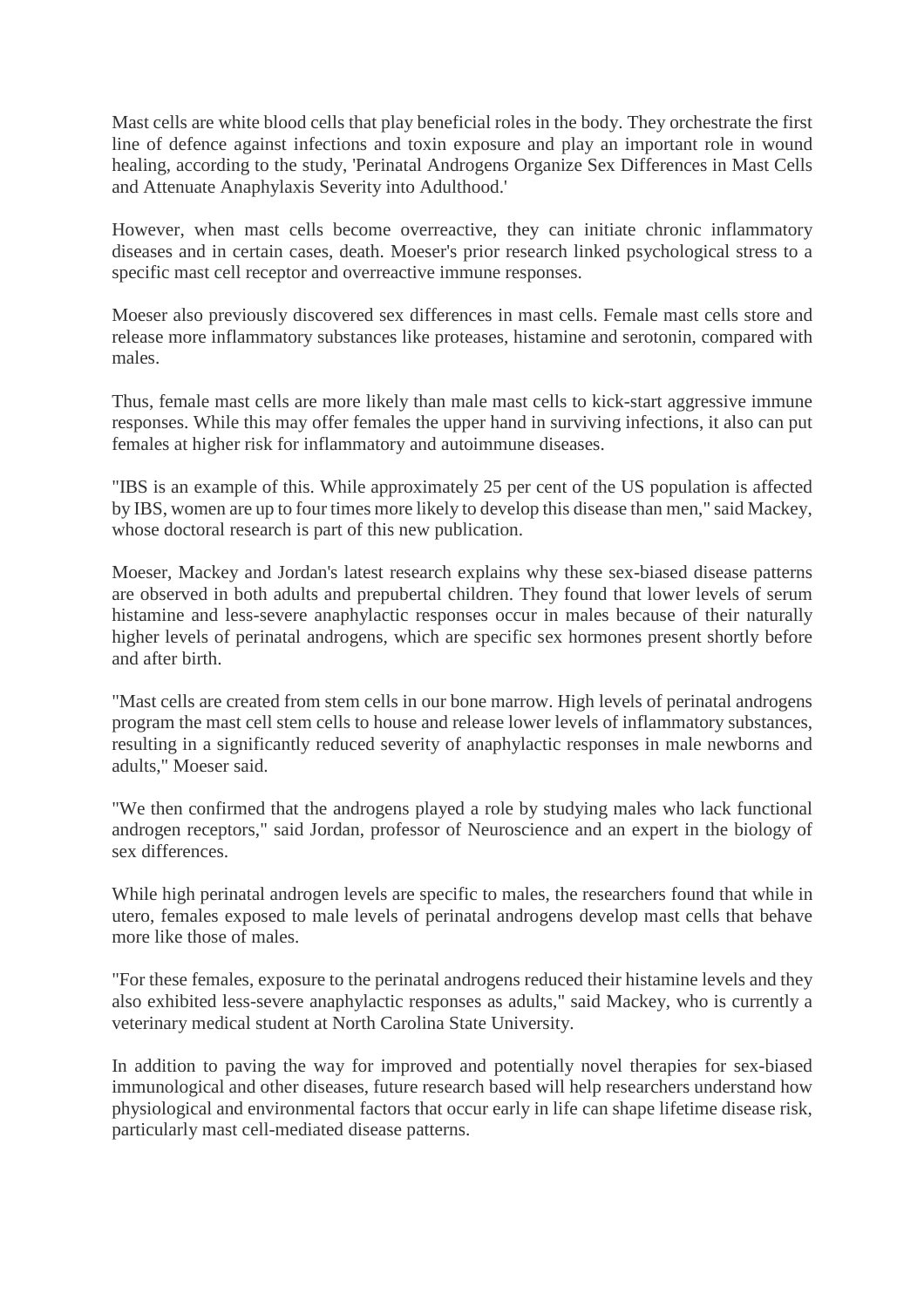"While biological sex and adult sex hormones are known to have a major influence on immunological diseases between the sexes, we're learning that the hormones that we are exposed to in utero may play a larger role in determining sex differences in mast cell-associated disease risk, both as adults and as children," Moeser said.

# **Covid-19, bacteria**

#### **Covid-19, bacteria together may increase severity in some patients (New Kerala: 2020917)**

https://www.newkerala.com/news/2020/164483.htm

The combined effects of the body's natural community of bacteria, also called microbiota, working together with Covid-19 in the lungs could explain the severity of the disease in people with obesity and diabetes, say researchers.

The review, published in the journal eLife, offers important mechanistic insights into why people with obesity and diabetes seem to be at increased risk of developing severe acute respiratory syndrome (SARS) after infection with the Covid-19 virus, and more often require hospitalisation and ventilation.

"There is rapidly emerging evidence highlighting obesity and type 2 diabetes as key risk factors linked to severity of Covid-19 infections in all ethnic groups," said study author Philipp Scherer from the University of Texas Southwestern Medical Centre, Dallas in the US.

In their article, the research team revisit the factors and disease pathways that connect obesity and diabetes to the severity of Covid-19 infection.

The mechanisms can be roughly divided into two groups those connected with the ACE2 receptor, and those providing an interaction between Covid-19 and pre-existing bacterial conditions.

ACE2 resides on the surface of many cells in the human body and is involved in regulating fluid volumes, blood pressure and the function of blood vessels. It is also used by Covid-19 to enter human cells.

One theory is that increased amounts of ACE2 in people with obesity or diabetes makes it easier for the virus to enter cells and increases the viral load -- an important factor in determining disease severity.

Alternatively, increased shedding of ACE2 in people with obesity causes it to move to the lungs, where the virus can use it.

Another factor known to be influential in the progression of lung diseases is our body's microbiota. We carry more than 100 trillion bacteria in our body -- outnumbering the number of our own cells.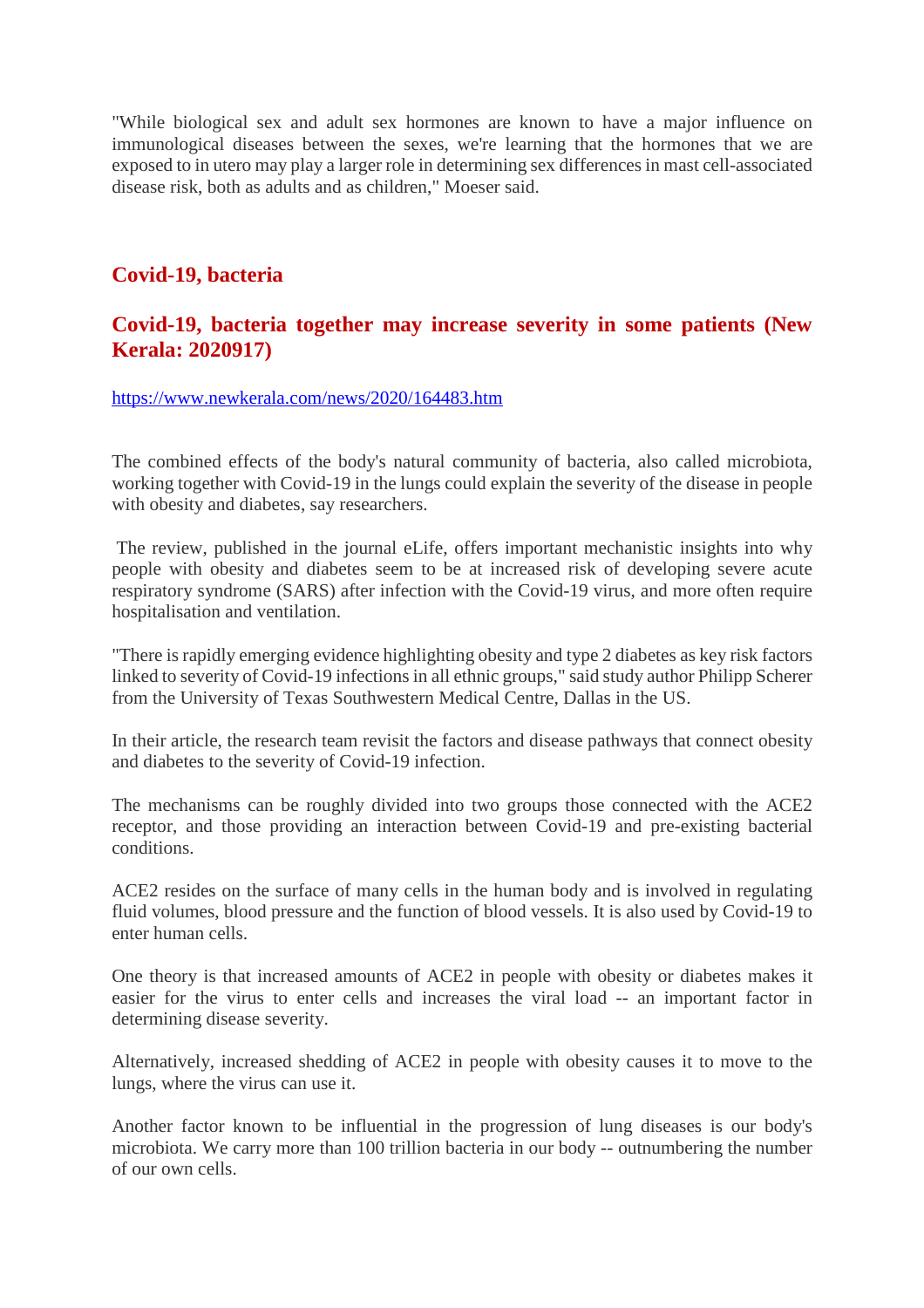The team considered how host bacteria might influence Covid-19 severity.

One potential culprit is the lipopolysaccharides (LPS) that bacteria produce, which have been shown to cooperate with other coronaviruses to induce SARS in pigs.

It is possible that these LPS molecules join forces with Covid-19 in humans and trigger a chain of events that causes healthy tissue to transform into scarred tissue -- as Covid-19 does in the lungs.

"While all of these potential mechanisms can contribute to the severity of Covid-19, we believe that one of them plays the predominant role, and that this must be present not only in obese and diabetic patients, but also in other groups of increased risk in Covid-19," Scherer explained.

# **Coronavirus**

#### **8 महीने, 6 करोड़ कोरोना टेट... जानकैसेकोिवड-19 सेजंग जीतनेकओर बढ़ रहेभारत केकदम (Hindustan: 2020917)**

https://www.livehindustan.com/national/story-coronavirus-cases-india-tested-60-million-samples-for-covid-19-in-8 months-3496431.html

भारत में भले ही कोरोना वायरस संक्रमण के मामले हर दिन बढ़ रहे हैं, मगर यह भी हकीकत है कि इसके जांच की संख्या में भी पहले की तुलना में बड़ा इजाफा हआ है। भारत में 60 मिलियन यानी 6 करोड़ से अधिक कोरोना वायरस के सैंपल की जांच की जा चुकी है। बुधवार को  $11,36,613$  कोरोना सैंपल की जांच की गई। इस तरह से देखा जाए तो  $6,05,65,728$  कोरोना टेस्ट करने में देश को करीब आठ महीने का समय लगा। भारत में पहले कोविड-19 के सैंपल का टेस्ट 23 जनवरी को पणे स्थित भारतीय आयुर्विज्ञान अनुसंधान परिषद के नेशनल इंस्टीटयूट ऑफ वायरोलॉजी मिकया गया था।

यहां ध्यान देने वाली बात यह है कि जनवरी में भारत के पास सिर्फ एक एनआईवी (नेशनल इंस्टीट्यूट ऑफ वायरोलॉजी) लैब थी। तब से देश ने सरकारी और निजी क्षेत्र में कुल 1,751 लैब को अपने नेटवर्क में जोड़ा है। इनमें से सरकारी 1059 प्रयोगशाला हैं और 659 प्राइवेट प्रयोगशालाएं हैं। नाम न जाहिर होने की शर्त पर एक आईसीएमआर अधिकारी ने कहा कि कोरोना टेस्ट के लिए लैब को दैनिक आधार पर उचित अप्रवल के बाद जोड़ा जा रहा ह।ै

पिछले तीन सप्ताह से औसतन भारत हर दिन अब एक मलियन यानी करीब दस लाख कोरोना सैंपलों की जांच कर रहा है। इनमें आरटी-पीसीआर और रैपिड एंटीजेन टेस्ट भी शामिल हैं।

आईसीएमआर द्वारा जारी डेटा के मुताबिक, कोरोना के हए अब तक के कुल जांच में रैपिड एंटिजेन टेस्ट की भागीदारी 40 फीसदी है। देश में कोरोना टेस्ट की संख्या में लगातार बढ़ोतरी हो रही है। 8 अप्रैल तक कोरोना के कुल  $10{,}000$  टेस्ट किए गए थे। 3 मई तक यह आंकड़ा बढ़कर एक मिलियन (दस लाख) हो गया,  $10$  जन तक पांच मिलियन (पचास लाख), 7 जलाई तक  $10$  मिलियन ( $1$  करोड़) और बुधवार को कोरोना टेस्ट  $60$  मिलियन  $(6 \text{ axis})$  का आंकड़ा पार कर लिया।